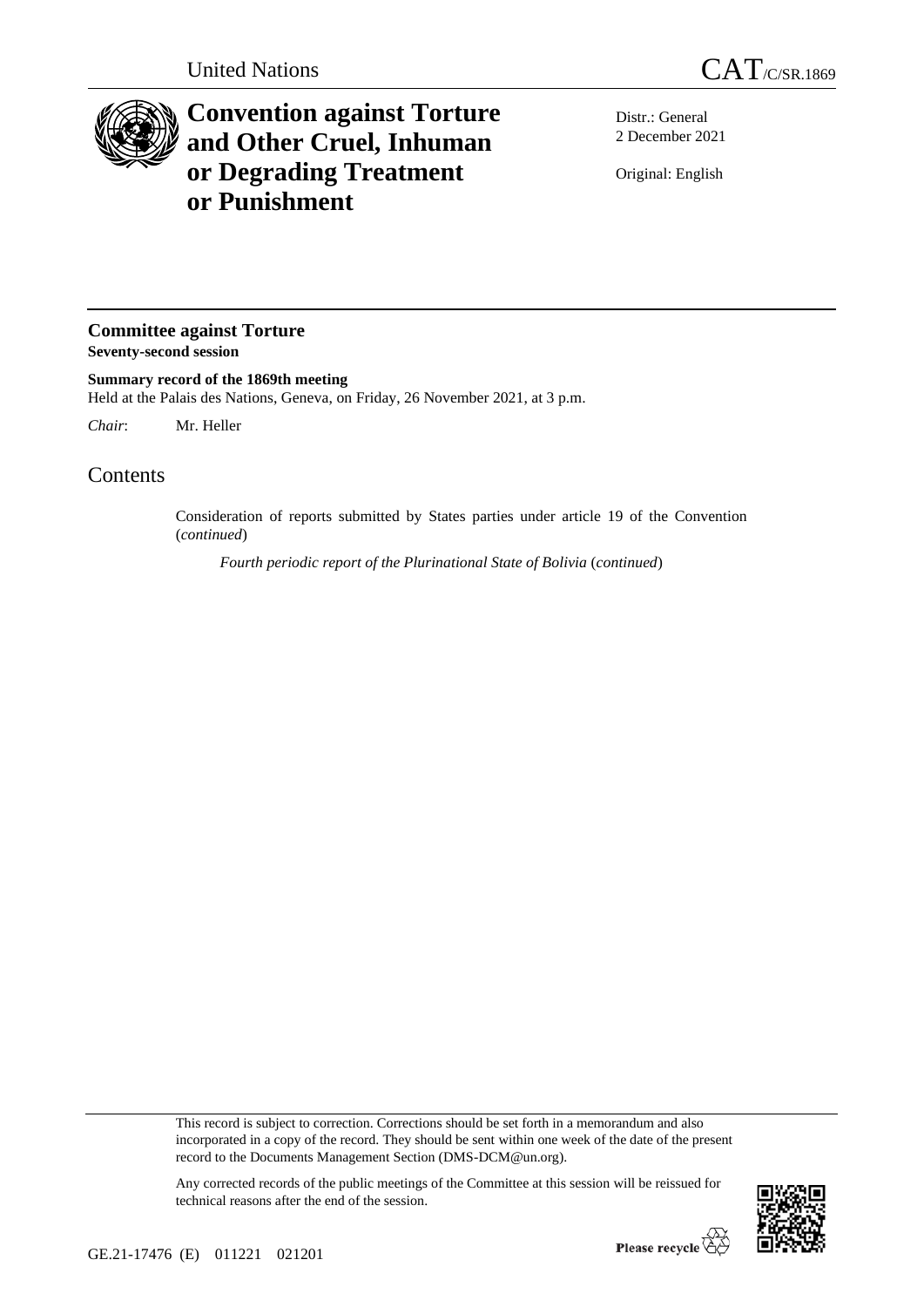*The meeting was called to order at 3 p.m.*

**Consideration of reports submitted by States parties under article 19 of the Convention** (*continued*)

*Fourth periodic report of the Plurinational State of Bolivia* (*continued*) [\(CAT/C/BOL/3;](http://undocs.org/en/CAT/C/BOL/3) [CAT/C/BOL/Q/3;](http://undocs.org/en/CAT/C/BOL/Q/3) [CAT/C/BOL/RQ/3\)](http://undocs.org/en/CAT/C/BOL/RQ/3)

1. *At the invitation of the Chair, the delegation of the Plurinational State of Bolivia joined the meeting.*

2. **The Chair** (Country Rapporteur) said that it was crucial for the human rights violations that had occurred since October 2019 to be thoroughly investigated. Those responsible should be punished in accordance with the law, regardless of their political affiliations. He understood that a high-level commission comprising members of both the Government and the opposition had been formed to put forward proposals on how to make the judiciary more independent. He would be interested to learn of any progress made by that commission.

3. Since the elections of 20 October 2019, there had reportedly been a great deal of inflammatory rhetoric on the part of both public servants and private citizens and a series of violent, racially motivated acts aimed at indigenous persons. The majority of the people injured, killed or detained since 10 November 2019 had apparently been campesino or working-class members of indigenous communities. He wished to know whether investigations had been carried out into those acts or into the activities of the paramilitary group known as Resistencia Juvenil Cochala, whose members had allegedly participated in the egregious public humiliation of Patricia Arce. Ms. Arce had later allegedly been tortured by police when detained in April 2020. It was his understanding that, although charges had been filed against the perpetrators, who had been clearly identified, no further steps had been taken against them. It would also be helpful to know whether there had been any prosecutions in connection with the racist language targeting indigenous peoples allegedly used on social media by the Office of the President during the tenure of the interim Administration. He would welcome information on any measures that were under consideration by the State party to address the structural links existing between racism, political violence and torture and illtreatment. He also wished to hear the delegation's views on the possibility of reopening an office representing the United Nations High Commissioner for Human Rights in Bolivia.

4. **Mr. Rodríguez-Pinzón** (Country Rapporteur) said that definitions of the offence of rape should not be limited to the use of force or violence; rather, they should also address the issue of consent. It would be helpful if the delegation could identify the specific protocols that police officers were required to follow when questioning people and indicate what training was given to officers concerning those protocols and how often the protocols were reviewed. The Principles on Effective Interviewing for Investigations and Information Gathering could serve as a useful reference when the protocols were examined on the next occasion.

5. The rate of prison overcrowding indicated by the State party – 176 per cent – represented a welcome improvement over previous levels. However, it was still worrisome. The Committee understood that the decrease in overcrowding had been achieved in part by increasing the number of beds in certain prisons. It would be helpful to know how many beds had been added and in which prisons. He wished to know whether significant cuts had been made to prison budgets in 2021, as had been reported to the Committee.

6. The Committee had received reports of acts of violence against women deprived of liberty, including acts of sexual abuse and torture committed by three police officials in Santa Cruz in August 2020 and the rape of a Brazilian prisoner by police officers in Rurrenabaque. According to other reports, certain vulnerable groups faced continuous abuse in prisons while their abusers enjoyed impunity. He would appreciate information on any measures or protocols in place to address the special needs of women, minors, members of indigenous groups, persons with disabilities, older adults and lesbian, gay, bisexual, transgender and intersex prisoners.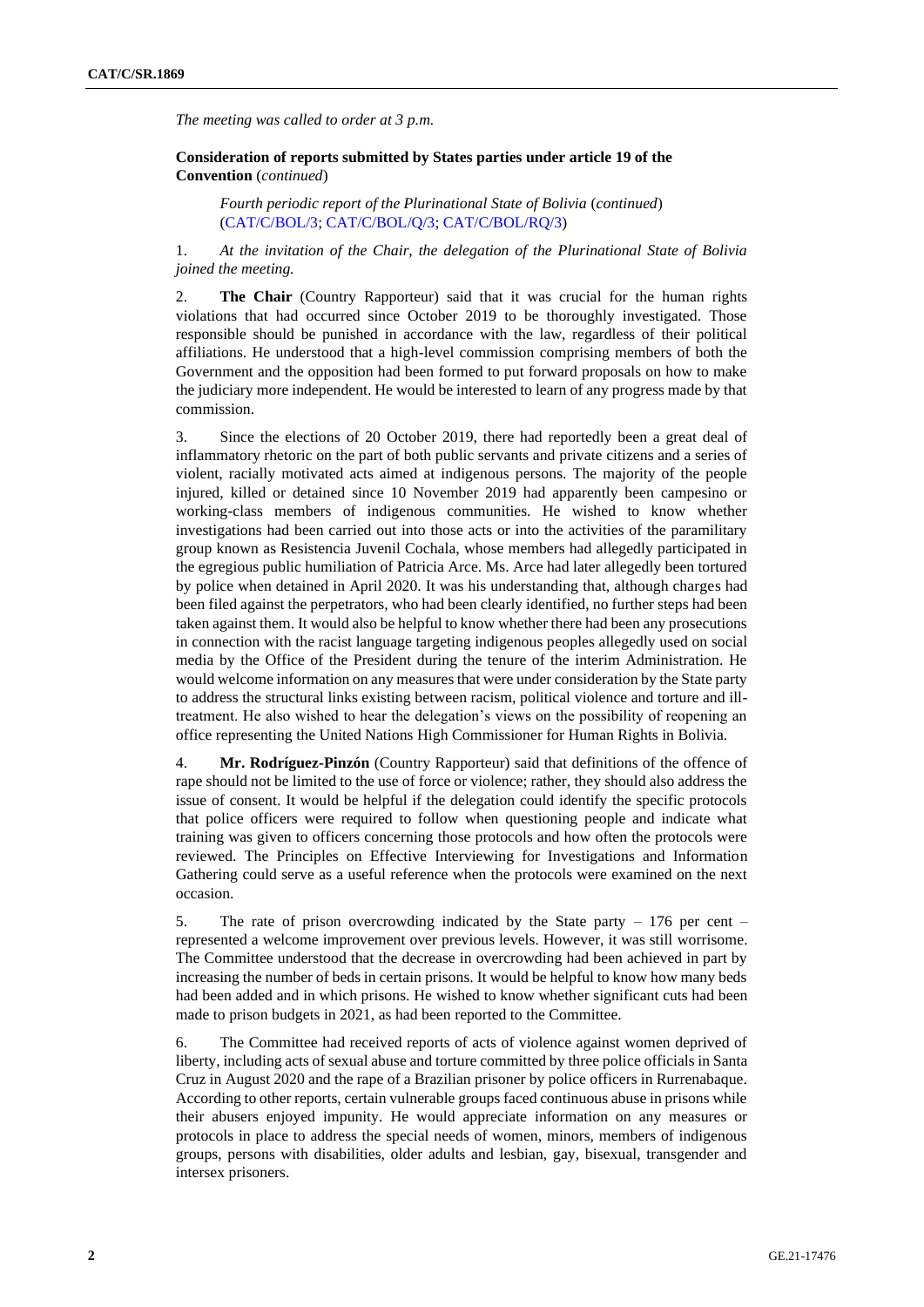7. He would appreciate a detailed description of how the State party ensured that solitary confinement was employed in a manner consistent with international standards, particularly the United Nations Standard Minimum Rules for the Treatment of Prisoners (the Nelson Mandela Rules). He was curious to know whether there had been any assessment of the impact on the level of inter-prisoner violence of the "Alternatives to Violence" programme mentioned in the State party's report. He wished to learn about any preventive measures that had been taken to ensure safety in prisons and to fight corruption and wondered whether any cases of inter-prisoner violence were associated with negligence on the part of prison staff or members of the security forces. It would be helpful to have data, disaggregated by sex, age and ethnic origin or nationality, on persons who had died in prison during the period under review and a description of the investigations into their deaths and their findings. He would also appreciate information on any steps that had been taken to prevent similar cases from occurring in the future and on the compensation provided to family members of the deceased.

8. He wished to learn how the report of the Truth Commission on the events occurring between 1964 and 1982 had been disseminated to the public. He was keen to know what type of reparation had been provided to victims and whether any prosecutions concerning those events were moving forward.

9. He would also welcome information about any mechanisms for guaranteeing the right to rehabilitation of victims of torture, including the types of treatments that such mechanisms provided and the levels of material, human and budgetary resources allocated to them. He wished to know whether victims could file civil lawsuits for compensation in the absence of a criminal conviction and whether the State could be sued in tort for acts of torture committed by its agents. It would be helpful to have information on the compensation that had been ordered by the courts and actually provided to victims of torture and their families during the period under review, including the number of applications for compensation that had been filed, the number that had been accepted and the amounts that had been awarded and disbursed in each case.

10. **Mr. Siles Bazán** (Plurinational State of Bolivia) said that on 10 December 2020, the Government had announced that the Plurinational Council on Human Rights would resume its work, and efforts were under way to reactivate it. All the pardons granted under the repealed amnesty decree had been granted on humanitarian grounds; none had been granted on political grounds. The new amnesty decree would provide for pardons only on humanitarian grounds. The Government planned to present a package of measures for strengthening the independence of the judiciary in March 2022 that would include a law on the implementation of recommendations made by international organizations.

11. In addition to the changes being made in the criminal definitions of the offences of terrorism, sedition and torture and the drafting of a law on comprehensive reparations for victims of human rights violations, other legal amendments to comply with the Committee's recommendations on abortion and rape were also being considered.

12. **Ms. Huacani Zapana** (Plurinational State of Bolivia), speaking via video link, said that disciplinary proceedings had been opened against 22 police officers, of whom 10 were being dismissed from the police force, for incidents between 20 October and 25 November 2019 involving the excessive use of force. Collective complaints had been lodged against police officers for offences such as acting outside the law, exceeding their authority, misuse of police assets and incitement to riot. The pretrial detention of the officials in question had been ordered.

13. **Mr. Limpias Esprella** (Plurinational State of Bolivia), speaking via video link, said that the Sentence Enforcement and Supervision Act set out a procedure for the provision of health care starting as soon as a prisoner arrived at a place of detention. Significant progress had been made in that regard since the Subcommittee's last visit.

14. In 2020, the lack of public health measures, medicines and testing in prisons had led to 51 deaths from coronavirus disease (COVID-19). Prisoners had complained about the situation to the Directorate General of Prisons, the Office of the United Nations High Commissioner for Human Rights, the International Committee of the Red Cross, the Ombudsman and the national preventive mechanism. During 2021, the newly elected Government had worked to improve matters and had vaccinated over 90 per cent of the prison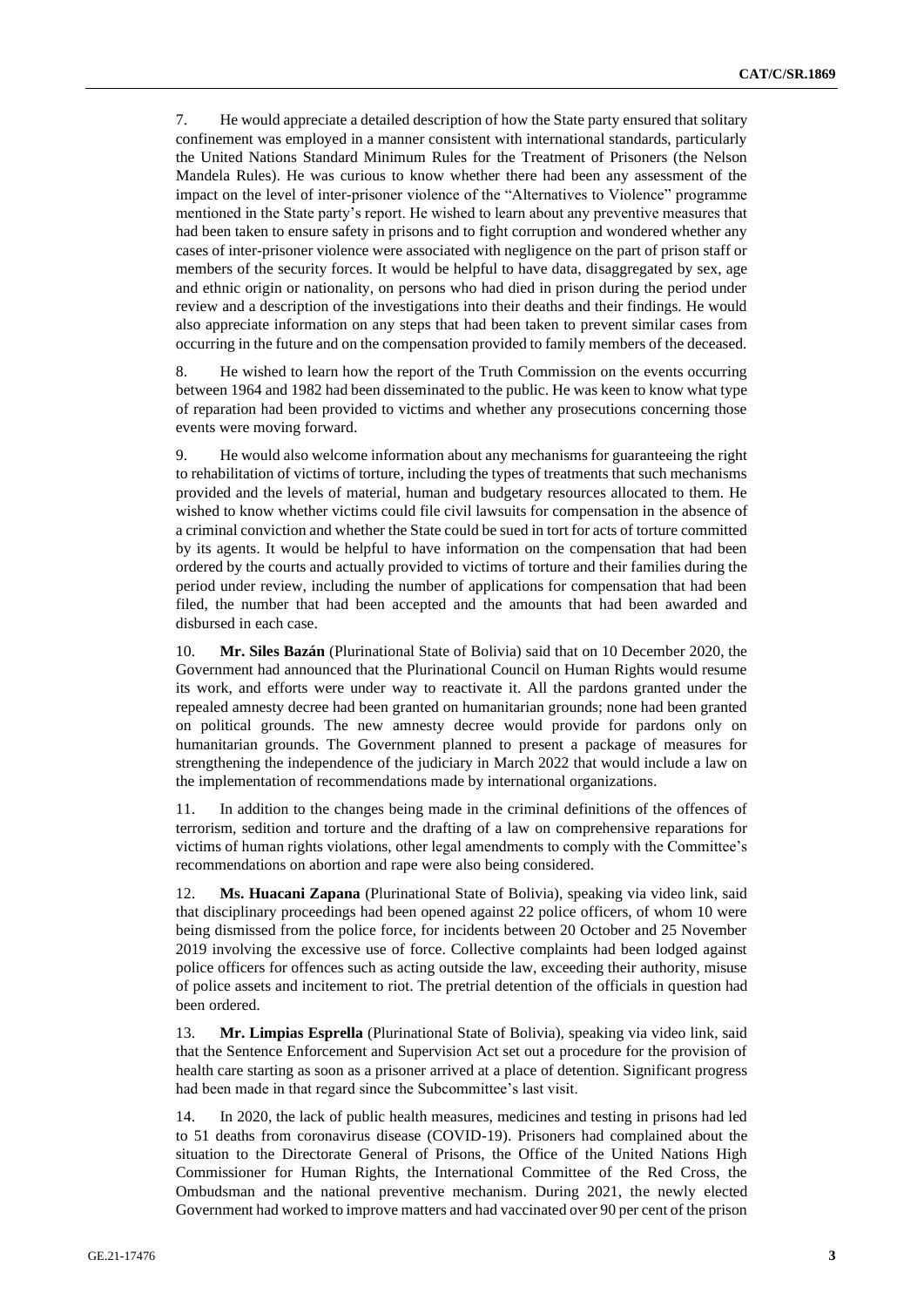population. The previous Administration had prevented prisoners from seeing their families at all, whereas the current Government kept prisoners in isolation only when medically necessary.

15. In line with the Subcommittee's recommendations, the Government had been striving to eliminate systems of self-governance in prisons. Since 2018, internal rules and regulations for each prison had been drawn up to replace the previous system of self-governance. As part of that new system, three prisoner representatives, responsible for education, work and legal matters, were designated at each facility in accordance with the Sentence Enforcement and Supervision Act. Disciplinary sanctions were now imposed only in accordance with the rules and never by other prisoners.

16. In response to Mr. Rodríguez-Pinzón's earlier question in connection with the reduction of overcrowding, the Committee would be receiving more detailed statistics on the individual prisons where capacity had been increased and facilities had been expanded. Specific policies applicable to women prisoners, juveniles, indigenous prisoners, prisoners with disabilities and lesbian, gay, bisexual, transgender and intersex prisoners were being developed. The "Alternatives to Violence" programme was still under way. Its benefits would be assessed and, if warranted, it would likely be extended to other prisons.

17. **Ms. Huacani Zapana** (Plurinational State of Bolivia) said that violence against women had increased in recent years. Since the adoption of Comprehensive Act No. 348 of 2013 on guaranteeing women a life free of violence, 882 cases of femicide had been recorded. There had been over 100 cases every year since 2015. A particularly high rate of femicide had been observed during the COVID-19 lockdown in 2020. The increased violence reflected in crime statistics was partly due to increased awareness and willingness to report domestic violence to the authorities.

18. Measures adopted to address the increased violence included the establishment of a special joint commission to investigate judicial delays in femicide cases, the adoption of a law expanding the scope of authority of the police and administrative services to support victims of violence and the issuance of a decree on the reinforcement of mechanisms to protect women facing violence. That decree provided for preventive action to be taken by a number of ministries and institutions and for an increase in the budget of the Anti-Violence Squad. In 2021, the Ministry of Justice and Institutional Transparency had established a national commission on femicide that would work to put an end to impunity. The Gender Unit of the Bolivian Police had also been set up in 2021 to monitor incidents of violence against female police officers perpetrated by fellow members of the police force and to conduct workshops on masculinity for male police officers.

19. Several policy instruments for combating sexual violence against children had been developed. A total of 27 specialized courts to hear cases involving gender-based violence had been established nationwide. Four new women's refuges for victims of domestic violence were planned, in addition to the 19 refuges and 11 temporary shelters already in operation. Prosecutors specializing in gender-based offences, juvenile justice and trafficking in persons were working in over 100 municipalities in both urban and rural areas. Psychologists and social workers were attached to prosecutors' offices to provide comprehensive support and prevent revictimization. A special directorate had been established within the Public Prosecution Service to furnish guidance on effective investigative and prosecutorial techniques and to provide ongoing training to specialized prosecutors.

20. In accordance with Constitutional Court judgment No. 0206/214, judicial authorization for the performance of an abortion was no longer required when the pregnancy was the result of rape or incest or when the mother's life or health was at risk. Safe, legal abortions were carried out upon presentation of the corresponding police report. The Ministry of Health and Sports had issued a number of directives to ensure that health-care providers at all levels offered legal abortion services in accordance with the judgment and with the laws on combating violence against women that were in force. In cooperation with the main stakeholders working to combat violence against women under the Plurinational Plan for the Prevention of Pregnancy among Adolescents and Young Persons, the Ministry of Justice and Institutional Transparency had developed a guide on support for victims of sexual violence in order to help ensure compliance with the Constitutional Court judgment.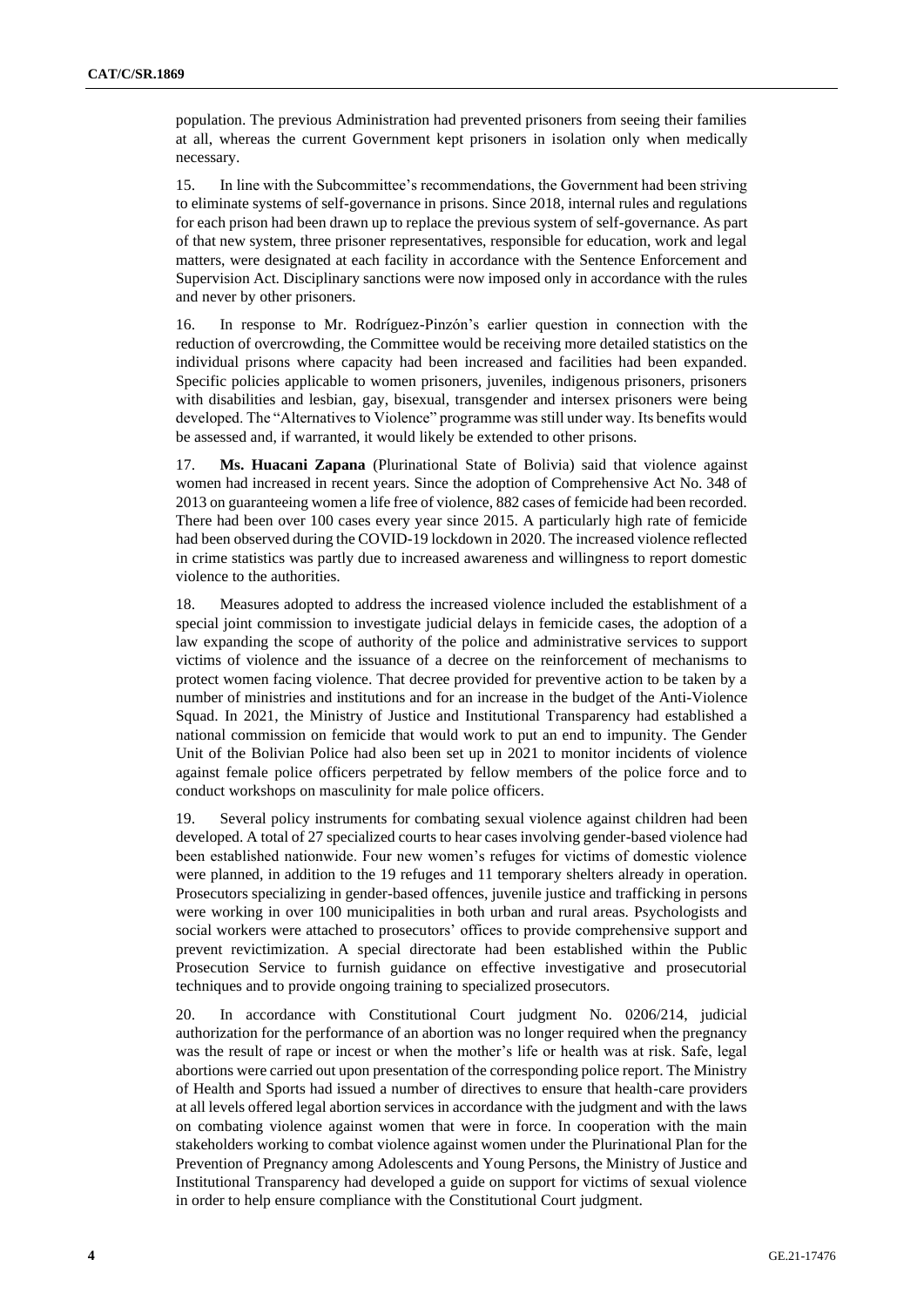21. **Mr. Ríos Sanjinés** (Plurinational State of Bolivia), speaking via video link, said that the Bolivian Public Safety and Anti-Drugs Observatory collected, analysed and disseminated data on a range of offences, including those involving trafficking in persons. Both private and public entities were required to provide the Observatory with information upon request. In accordance with the Act on Summary Criminal Procedure and Strengthening Measures to Combat Violence against Children, Adolescents and Women, the information systems of the Supreme Court of Justice, the Council of the Judiciary, the Public Prosecution Service, the Bolivian Police Force and the Directorate General of Prisons had been made interoperable.

22. Through the "Justicia Libre" ("free justice") case management system, which was gradually being rolled out to the country's police units, standardized forms for submitting complaints and initiating investigations were being introduced. The Observatory was coordinating with all the different offices in the criminal justice system to systematize and improve statistical records for use in decision-making and in the preparation of reports for international organizations.

23. The country had six shelters for trafficking victims. The four State-run shelters and the two that were owned by non-governmental organizations offered professional mental health support to facilitate victims' social reintegration. Medical assessments were also carried out. A hotline for reporting trafficking cases was already operational in the country's largest cities and would be rolled out to other towns. Legal support and reparation for victims were coordinated by national and local agencies, including the Plurinational Victim Assistance Service, the Directorate for Combating the Trafficking and Smuggling of Persons and the Office of the Ombudsman for Children and Adolescents.

24. Anti-corruption instruments included a national transparency and anti-corruption policy, the Act on Corruption, Illegal Enrichment and Scrutiny of Wealth, Supreme Decree No. 214 and various regional and international anti-corruption conventions. In 2017, a law had been adopted that required all public entities to have transparency and anti-corruption units. Those units provided a way for people to report cases of corruption, confidentially if necessary.

25. The police force had an internal investigations unit which was empowered by law to investigate reported incidents of police corruption and initiate internal disciplinary proceedings. Any police officer found to have committed an act of corruption would be dismissed from the force. Campaigns had been conducted to make police officers aware of the disciplinary and legal action that they could face if they engaged in acts of corruption, including the extortion of sex workers. Between 2019 and the first half of 2021, the Transparency Unit of the Supreme Court of Justice had received 147 complaints of corruption and had initiated 20 criminal cases and a number of administrative proceedings.

26. **Mr. Siles Bazán** (Plurinational State of Bolivia) said that, in response to the recommendations made in the report of the Truth Commission, work had begun on what would be known as a "house of remembrance" and on walls of remembrance. An entity similar to the one that was being established to follow up on the recommendations of the Interdisciplinary Group of Independent Experts still had to be set up to coordinate the efforts to act upon the Truth Commission's recommendations. President Arce Catacora had been categorical that the racist and anti-indigenous acts committed during Jeanine Áñez's presidency would not go unpunished, and the investigations in that connection had been expanded to cover the period starting from the post-electoral violence and continuing on to October 2020. The Committee would be kept informed of legal action taken in that regard, including the measures adopted to safeguard the right to reparation of victims and their families.

27. **Ms. Belmir**, recalling the impact of states of emergency on the enjoyment of human rights, asked whether it had really been necessary to declare states of emergency in response to fires, floods and utility cuts that had occurred during the post-election period in 2019.

28. **Mr. Siles Bazán** (Plurinational State of Bolivia) said that what had been declared in those cases was not a state of emergency, which, under the Constitution, was reserved for extreme or emergency situations. Rather, a wholly unconstitutional and arbitrary decree had been issued to allow the armed forces and the police to descend into the streets and repress the Bolivian people. Those responsible, including Jeanine Áñez, ministers under her